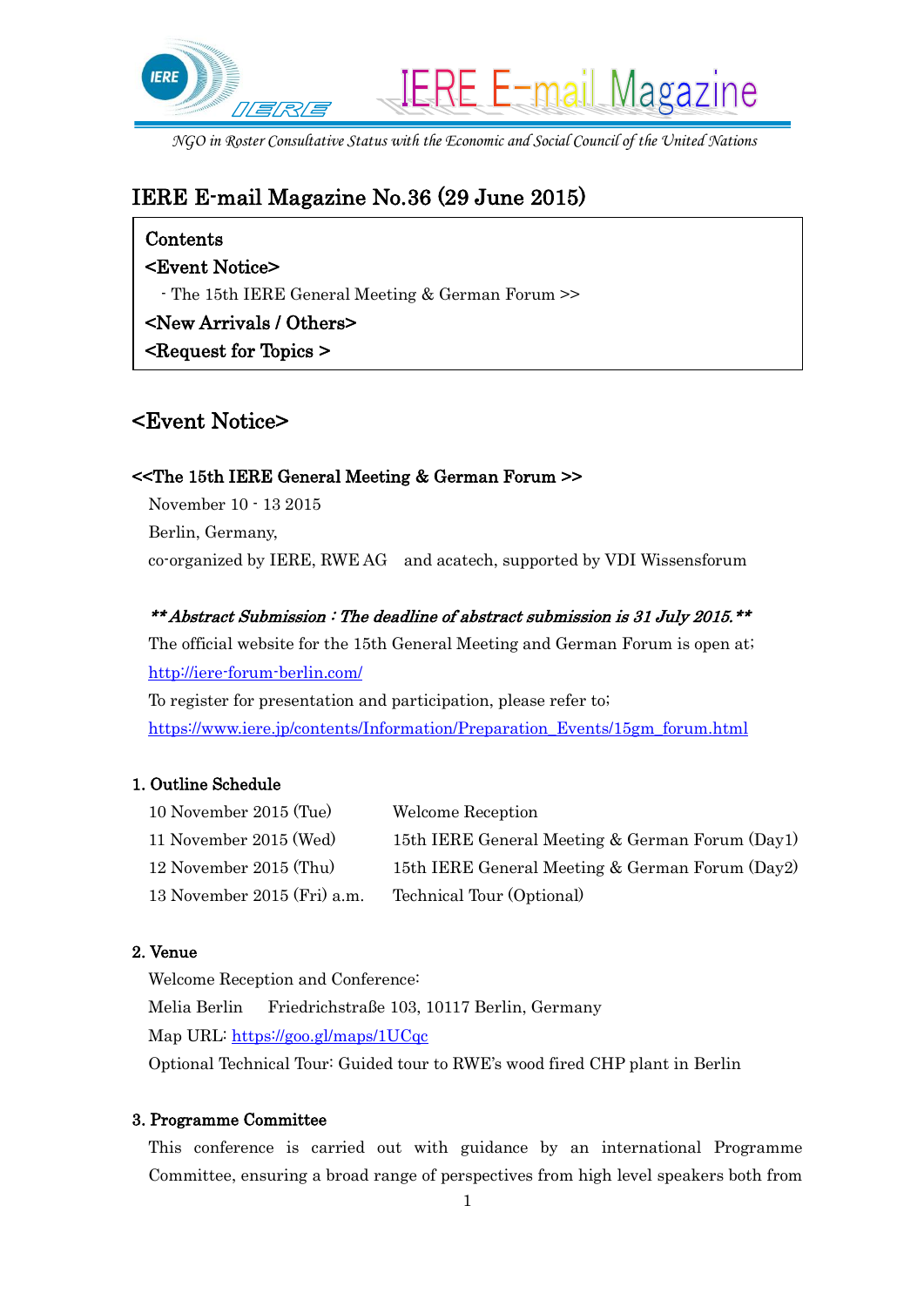

*NGO in Roster Consultative Status with the Economic and Social Council of the United Nations* science and industry in many parts of the world:

**IERE E-mail Magazine** 

#### Members:

Dr. Frank-Detlef Drake, Vice President RWE AG, Head of RWE Group R&D, Germany Mr. Kevin East, International Director, EPRI, USA (IERE Board Member) Prof. Jianbo Guo, President of CEPRI, China (IERE Board Member) Prof. Dr. Reinhard F. Hüttl, President of acatech, Germany Mr. Yuichi Kato, Senior Vice President, CRIEPI, Japan (IERE Board Member) Dr. Gaétan Lantagne, Acting Senior Director, Hydro-Québec, Canada (IERE Board Member) Mr. Tetsuo Matsumura, Secretary General, IERE Central Office

Prof. Dr. Eberhard Umbach, Executive Board Representative, acatech, Germany

## <<Presentations for the 2015 IERE-CRIEPI Tokyo Workshop are uploaded on the IERE Website >>

The Workshop was held on 19-22 May in Tokyo, Japan, in which 89 persons of 32 organizations from 11 countries participated. 6 sessions were chaired by prominent IERE Executive members under the general theme of "Advanced Electric Power Management - Thermal Power Generation against Huge Impact by Renewable Energy Penetration -".

Informative 15 presentations and 3 keynotes were delivered and followed by active discussions among the participants and speakers.

The presentation slide files and photographs are available at; [https://www.iere.jp/contents/Activities/Workshop/Tokyo\\_Workshop/index.html](https://www.iere.jp/contents/Activities/Workshop/Tokyo_Workshop/index.html) (the participants and IERE Members Only)

#### <<New Members>>

We have welcomed two new members in 2015. As of 24 February 2015: - ERDF, France [Executive Member] As of 27 March 2015:

- Powertech Labs Inc. (PLI), Canada [Regular Member]